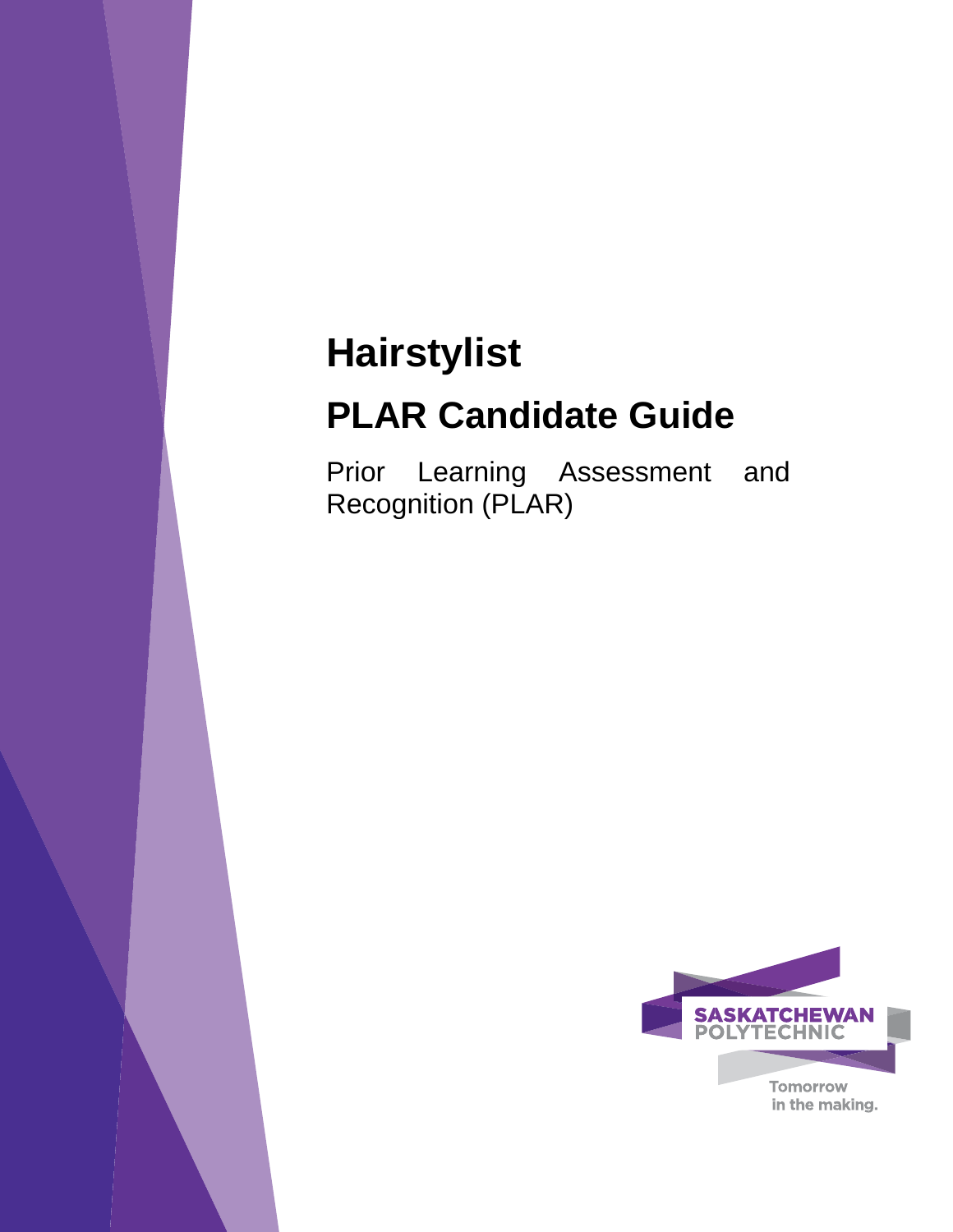# **Copyright**

## Saskatchewan Polytechnic

No part of the work(s) contained herein may be reproduced or copied in any form or by any means – graphic, electronic, or mechanical, including photocopying, recording, taping of information and retrieval systems – without written consent of Saskatchewan Polytechnic.

The Hairstylist certificate program is dedicated to removing barriers and broadening the access to programs at Saskatchewan Polytechnic. We believe that adults acquire knowledge and skills through life and work experience that may align with courses within our programs.

| Developed by program                     |              |              |            |  |
|------------------------------------------|--------------|--------------|------------|--|
| <b>Revised by program</b>                | January 2007 |              |            |  |
| <b>Revised template by RPL</b><br>office | June 2012    | January 2015 |            |  |
| Web ready $-$ PLAR office                | October 2005 | July 2012    | March 2013 |  |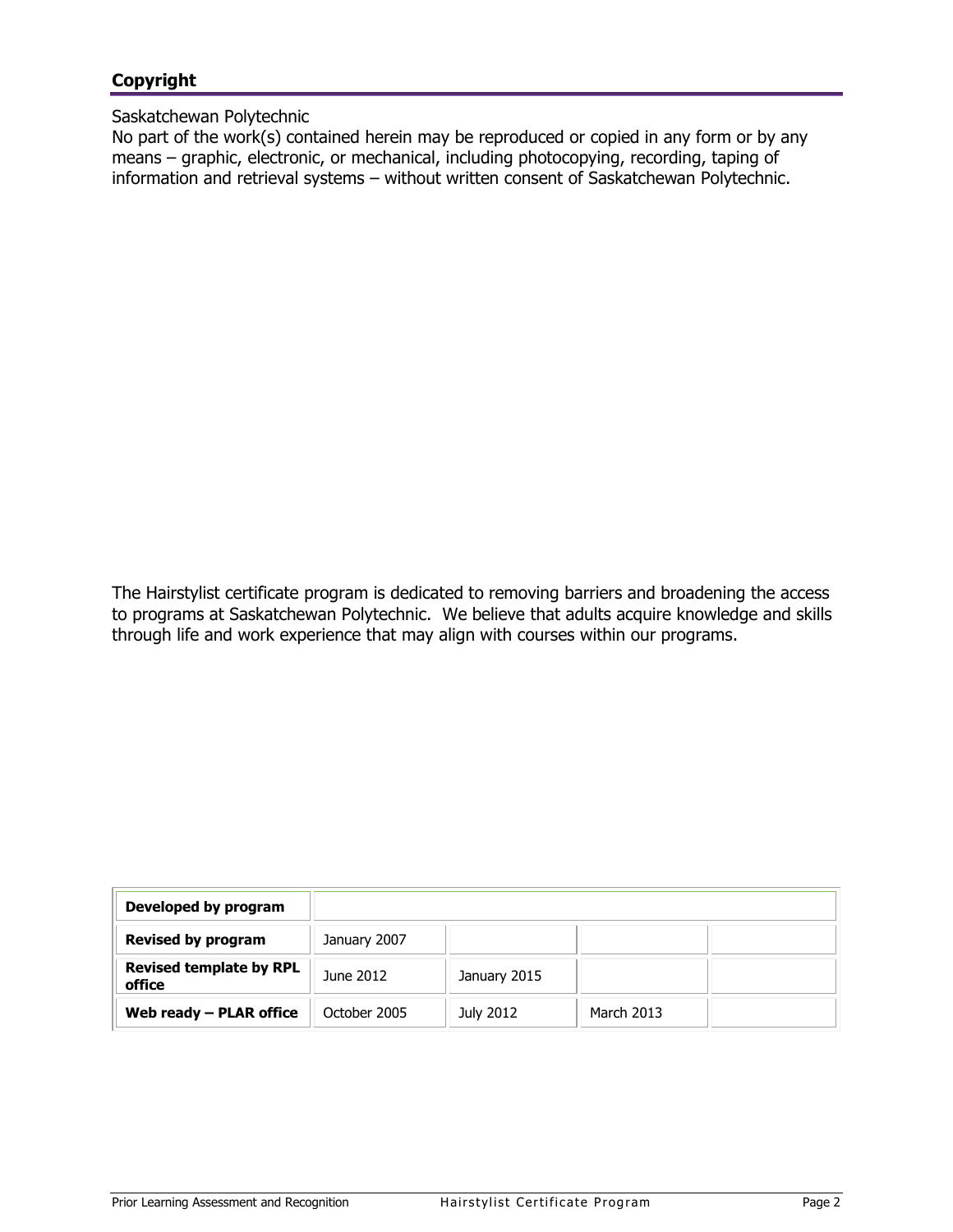# **Table of contents**

| Are there other methods to gain Saskatchewan Polytechnic course credits for prior learning? 7 |
|-----------------------------------------------------------------------------------------------|
|                                                                                               |
|                                                                                               |
|                                                                                               |
|                                                                                               |
|                                                                                               |
|                                                                                               |
|                                                                                               |
|                                                                                               |
|                                                                                               |
|                                                                                               |
|                                                                                               |
|                                                                                               |
|                                                                                               |
|                                                                                               |
|                                                                                               |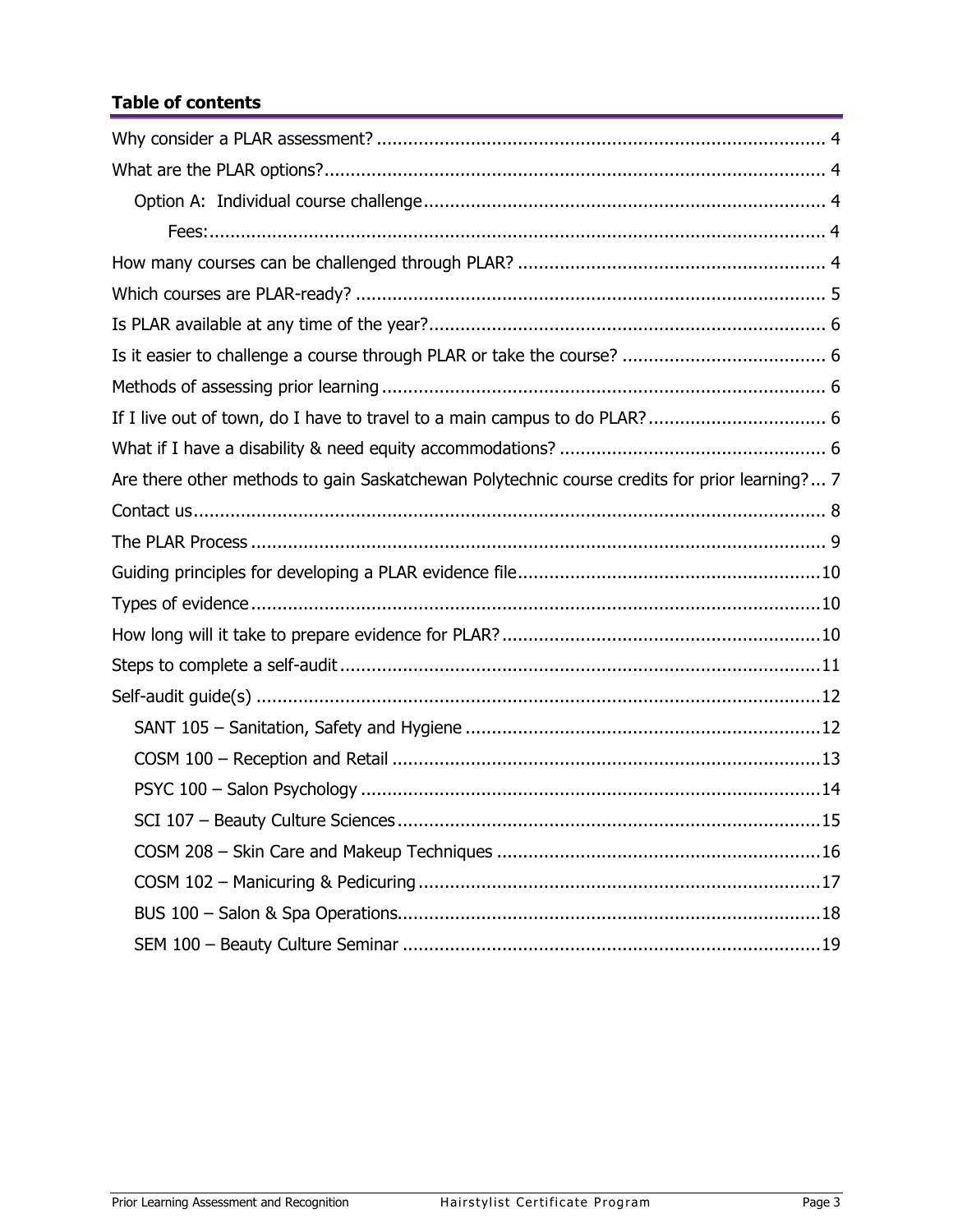## <span id="page-3-0"></span>**Why consider a PLAR assessment?**

PLAR refers to the combination of flexible ways of evaluating people's lifelong learning, both formal and informal against a set of established standards. You can receive academic credit for your relevant lifelong learning. The Hairstylist certificate program recognizes prior learning in a number of ways.

We recognize:

- Previous formal learning from an accredited training institution through transfer of credit.
- <span id="page-3-1"></span> Previous informal learning or experiential learning through a comprehensive prior learning and recognition process.

## **What are the PLAR options?**

To be eligible for PLAR, an applicant must first register or already be registered as a Saskatchewan Polytechnic student.

## **Option A: Individual course challenge**

If you have five years successful experience in the hairstylist field, and have learned the skills and knowledge for **one or more** of the Hairstylist courses, you may apply to be assessed for each applicable course.

#### **Fees:**

- <span id="page-3-3"></span><span id="page-3-2"></span>There will be a charge for each individual course assessment.
- For a listing of the specific PLAR fees, check the [PLAR database](https://webprod.siast.sk.ca:8000/ceroneprod/szpkplar.P_PLARInformation) or call Saskatchewan Polytechnic and ask to speak to the PLAR advisor/counsellor assigned to the Hairstylist program at: 1-866-467-4278.

## <span id="page-3-4"></span>**How many courses can be challenged through PLAR in the Hairstylist certificate program?**

Currently we have 8 certificate courses in the Hairstylist certificate program with PLAR challenges available. There is no limit. You may challenge as many of these courses as you are able to prove prior skills and knowledge through assessment.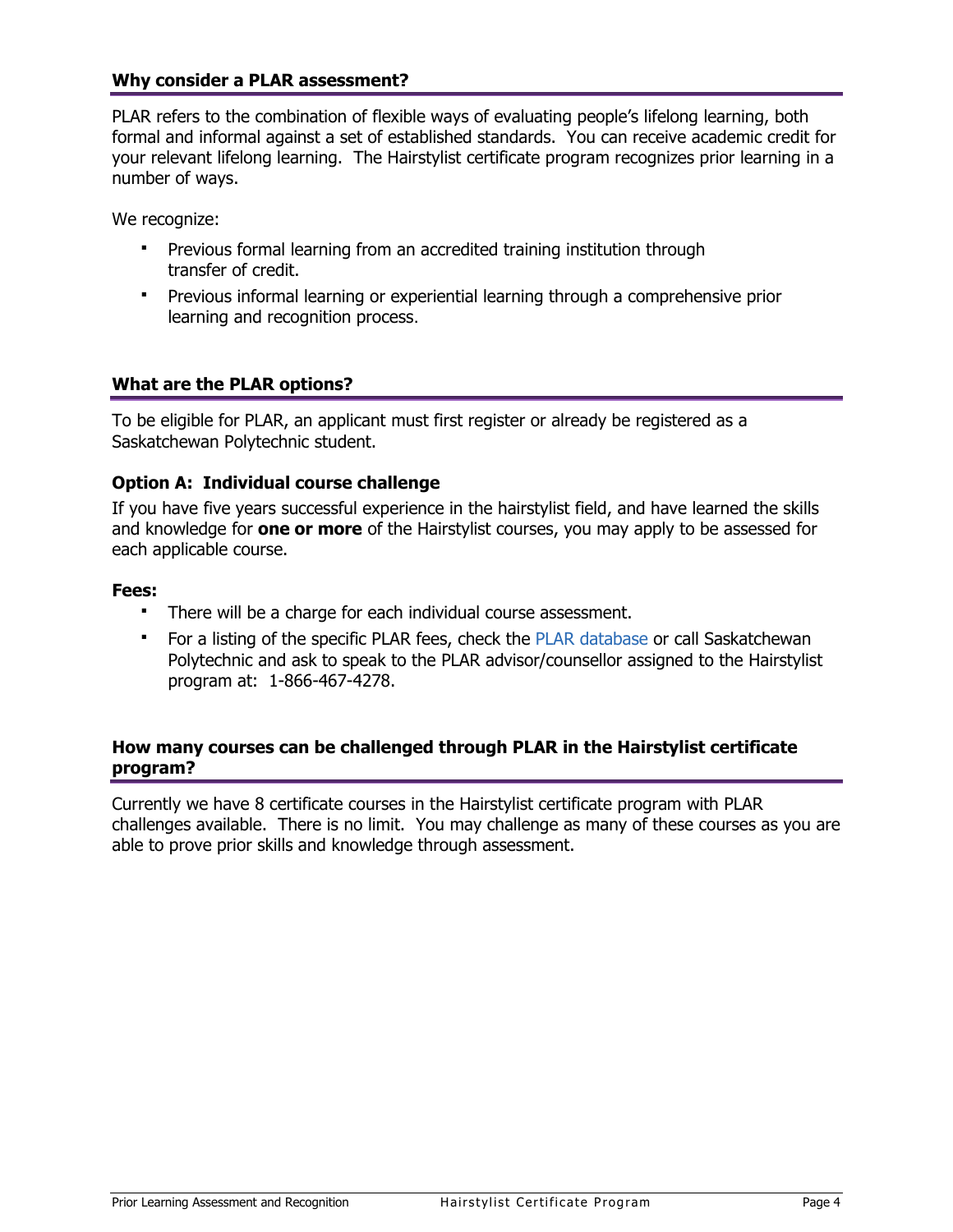<span id="page-4-0"></span>

| <b>Hairstylist Program</b>   |                                        |                                                          |                                              |  |  |  |  |
|------------------------------|----------------------------------------|----------------------------------------------------------|----------------------------------------------|--|--|--|--|
| <b>COURSE</b><br><b>CODE</b> | <b>COURSE NAME</b>                     | <b>PLAR Challenge(s)</b><br>available<br>through program | <b>PLAR</b><br>Challenge(s) not<br>available |  |  |  |  |
| <b>BUS 100</b>               | Salon and Spa Operations               | ✓                                                        |                                              |  |  |  |  |
| <b>COSM 100</b>              | Reception and Retail                   | $\checkmark$                                             |                                              |  |  |  |  |
| <b>COSM 102</b>              | Manicuring and Pedicuring              | $\checkmark$                                             |                                              |  |  |  |  |
| <b>COSM 208</b>              | Skin Care and Makeup Techniques        | $\checkmark$                                             |                                              |  |  |  |  |
| <b>PSYC 100</b>              | Salon Psychology                       | $\checkmark$                                             |                                              |  |  |  |  |
| <b>SANT 105</b>              | Sanitation, Safety and Hygiene         | $\checkmark$                                             |                                              |  |  |  |  |
| <b>SCI 107</b>               | <b>Beauty Culture Sciences</b>         | $\checkmark$                                             |                                              |  |  |  |  |
| <b>COSM 101</b>              | <b>Dispensary Duties</b>               |                                                          | X                                            |  |  |  |  |
| <b>COSM 200</b>              | <b>Shampoos and Treatments</b>         |                                                          | X                                            |  |  |  |  |
| <b>COSM 201</b>              | Hairstyling and Braiding Principles    |                                                          | X                                            |  |  |  |  |
| <b>COSM 202</b>              | <b>Conventional Wet Styling</b>        |                                                          | X                                            |  |  |  |  |
| <b>COSM 203</b>              | <b>Thermal Styling</b>                 |                                                          | X                                            |  |  |  |  |
| <b>COSM 205</b>              | <b>Basic Hair Colouring</b>            |                                                          | X                                            |  |  |  |  |
| <b>COSM 206</b>              | Specialized Hair Colouring & Bleaching |                                                          | X                                            |  |  |  |  |
| <b>COSM 207</b>              | <b>Chemical Waving</b>                 |                                                          | X                                            |  |  |  |  |
| <b>COSM 209</b>              | Wigs and Hair Pieces                   |                                                          | X                                            |  |  |  |  |
| <b>COSM 210</b>              | Hairstyling Artistry                   |                                                          | X                                            |  |  |  |  |
| <b>COSM 211</b>              | Hairshaping Artistry                   |                                                          | Χ                                            |  |  |  |  |
| <b>COSM 212</b>              | <b>Chemical Waving Artistry</b>        |                                                          | X                                            |  |  |  |  |
| <b>COSM 213</b>              | Men's Hairshaping                      |                                                          | X                                            |  |  |  |  |
| <b>LERN 101</b>              | <b>Study Skills</b>                    |                                                          | X                                            |  |  |  |  |
| <b>PRAC 200</b>              | Customer Service Practicum 1           |                                                          | X                                            |  |  |  |  |
| <b>PRAC 201</b>              | <b>Customer Service Practicum 2</b>    |                                                          | X                                            |  |  |  |  |
| <b>PRAC 202</b>              | <b>Customer Service Practicum 3</b>    |                                                          | Χ                                            |  |  |  |  |
| <b>PRAC 203</b>              | <b>Customer Service Practicum 4</b>    |                                                          | X                                            |  |  |  |  |
| <b>PRAC 204</b>              | <b>Customer Service Practicum 5</b>    |                                                          | X                                            |  |  |  |  |
| <b>SEM 100</b>               | <b>Beauty Culture Seminar</b>          | $\checkmark$                                             |                                              |  |  |  |  |
| <b>WORK 104</b>              | Work Placement Practicum               |                                                          | X                                            |  |  |  |  |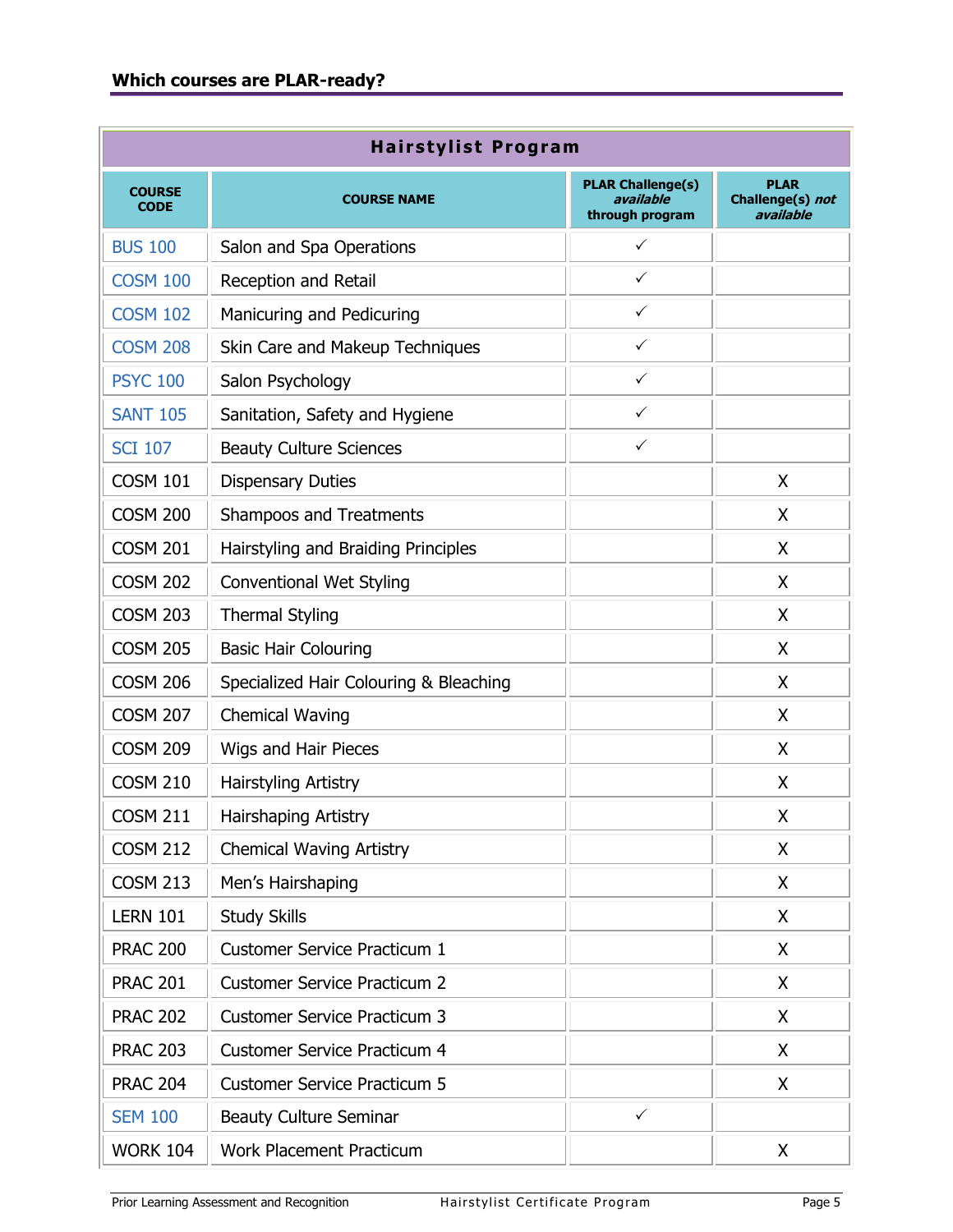\*Note\*: Some courses common to multiple programs at Saskatchewan Polytechnic (i.e. computers, communications, math, and sciences) are managed by faculty from outside the program in which you are enrolled. To see if these shared courses in your program are PLAR-ready, visit the Candidate Guides for Associated Studies/Communications and for Standardized Computers links on the [PLAR homepage](http://gosiast.com/admissions/resources/prior-learning-and-recognition.aspx) for further details.

For assistance call Saskatchewan Polytechnic and ask to speak to the PLAR advisor[/counsellor](#page-6-1) assigned to the Hairstylist certificate program at: 1-866-467-4278.

# **Is PLAR available at any time of the year?**

PLAR challenges are currently being offered twice a year:

- <span id="page-5-1"></span><span id="page-5-0"></span>October (you must apply by September 1)
- April (you must apply by March 1)

## **Is it easier to challenge a course through PLAR or take the course?**

Neither is easier. By using PLAR you may reduce the repetition of studying information that you already know. The PLAR process allows you to demonstrate knowledge you already have.

PLAR is not an easy way to certification, rather a "different" way to obtain certification. Your personal level of skill and experience will dictate which courses you choose to challenge. The self-audit section found later in this guide will help you decide if you have a good match of skill and knowledge for a specific course.

## <span id="page-5-2"></span>**Methods of assessing prior learning**

Assessment methods measure an individual's learning against course learning outcomes. The assessment methods listed below are the ones most commonly used, but other forms of flexible assessment may be considered. These assessments may include one or a combination of the following assessment tools:

- evidence file
- **·** interviews
- **s** skill demonstrations (performance)
- <span id="page-5-3"></span>**EXEC** knowledge based exams

## **If I live out of town, do I have to travel to a main campus to do PLAR?**

There will be times that you will need to meet with the program on campus. However, we will try to keep travel to a minimum.

## <span id="page-5-4"></span>**What if I have a disability & need equity accommodations?**

At Saskatchewan Polytechnic, we understand that sometimes services must be provided to students in a variety of ways to achieve the goals of fair representation. Therefore, the range of services provided for Education Equity students is as diverse as the needs of those students.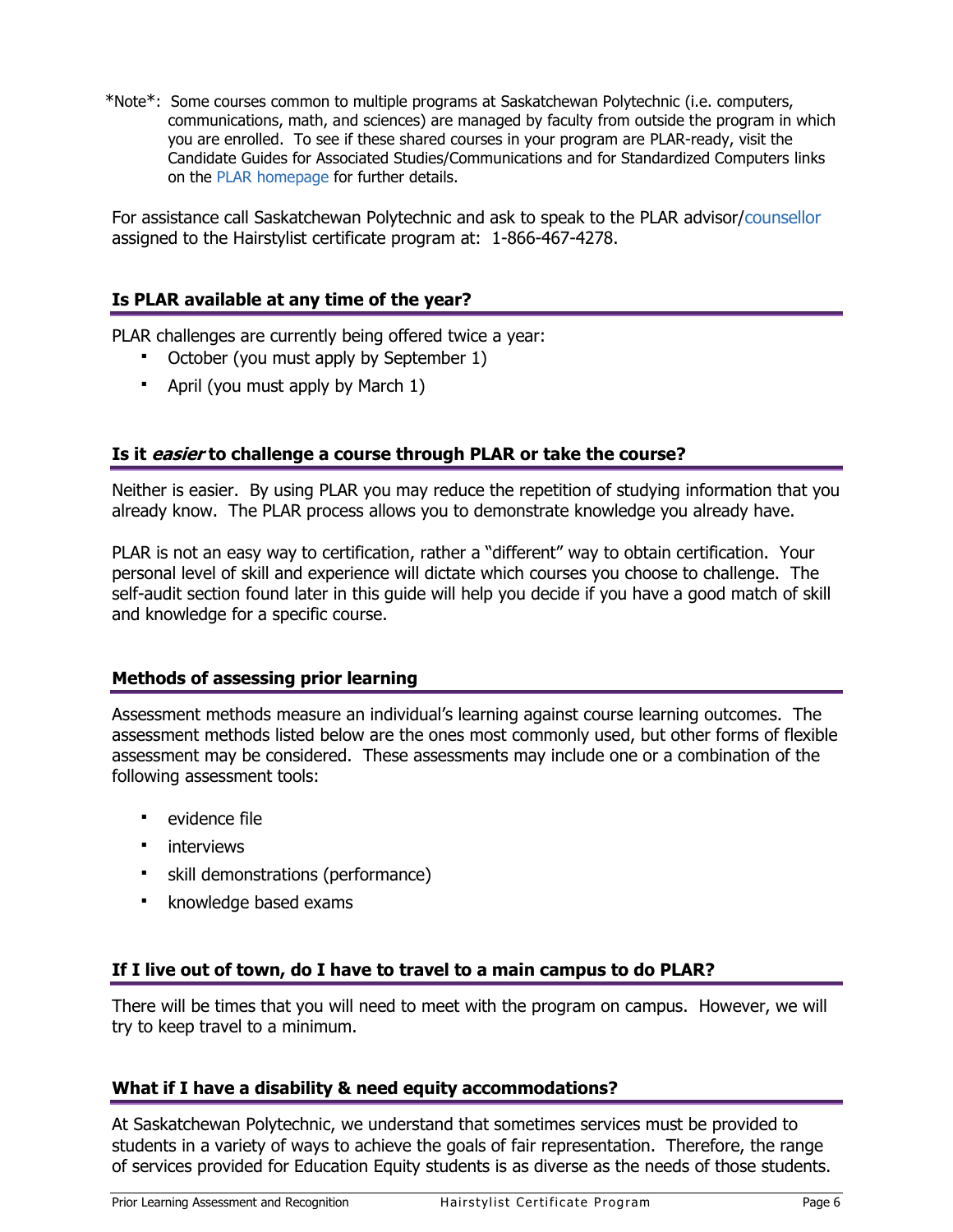We strive for equity (not uniformity) and provide varied services for students with differing needs. If more information is required, please contact a Saskatchewan Polytechnic counsellor at a campus closest to you or refer to the Saskatchewan Polytechnic website: <http://saskpolytech.ca/student-services/support/counselling-services.aspx>

## <span id="page-6-0"></span>**Are there other methods to gain Saskatchewan Polytechnic course credits for prior learning?**

## **Transfer credit**

Yes, Saskatchewan Polytechnic will grant credit for previous training that is similar in content, objectives, and evaluation standards to Saskatchewan Polytechnic training. Transfer of credit is different from the PLAR process. Transfer credit guidelines may be found at: <http://saskpolytech.ca/admissions/resources/transfer-credit.aspx>

It is the student's responsibility to check with Registration Services for specific campus procedures on this policy. For specific information and guidelines regarding transfer of credit, contact a [Saskatchewan Polytechnic](http://saskpolytech.ca/student-services/support/counselling-services.aspx) educational counsellor.

## **Equivalency credit**

<span id="page-6-1"></span>Equivalency credit refers to the application of credit you may have earned in a previously taken Saskatchewan Polytechnic course to your current Saskatchewan Polytechnic course. Apply at registration services for *equivalency credit*. This process should also be completed prior to your PLAR challenge. If these credits cannot be used for *equivalency credit*, you may use these accredited courses as part of your evidence for your PLAR challenge.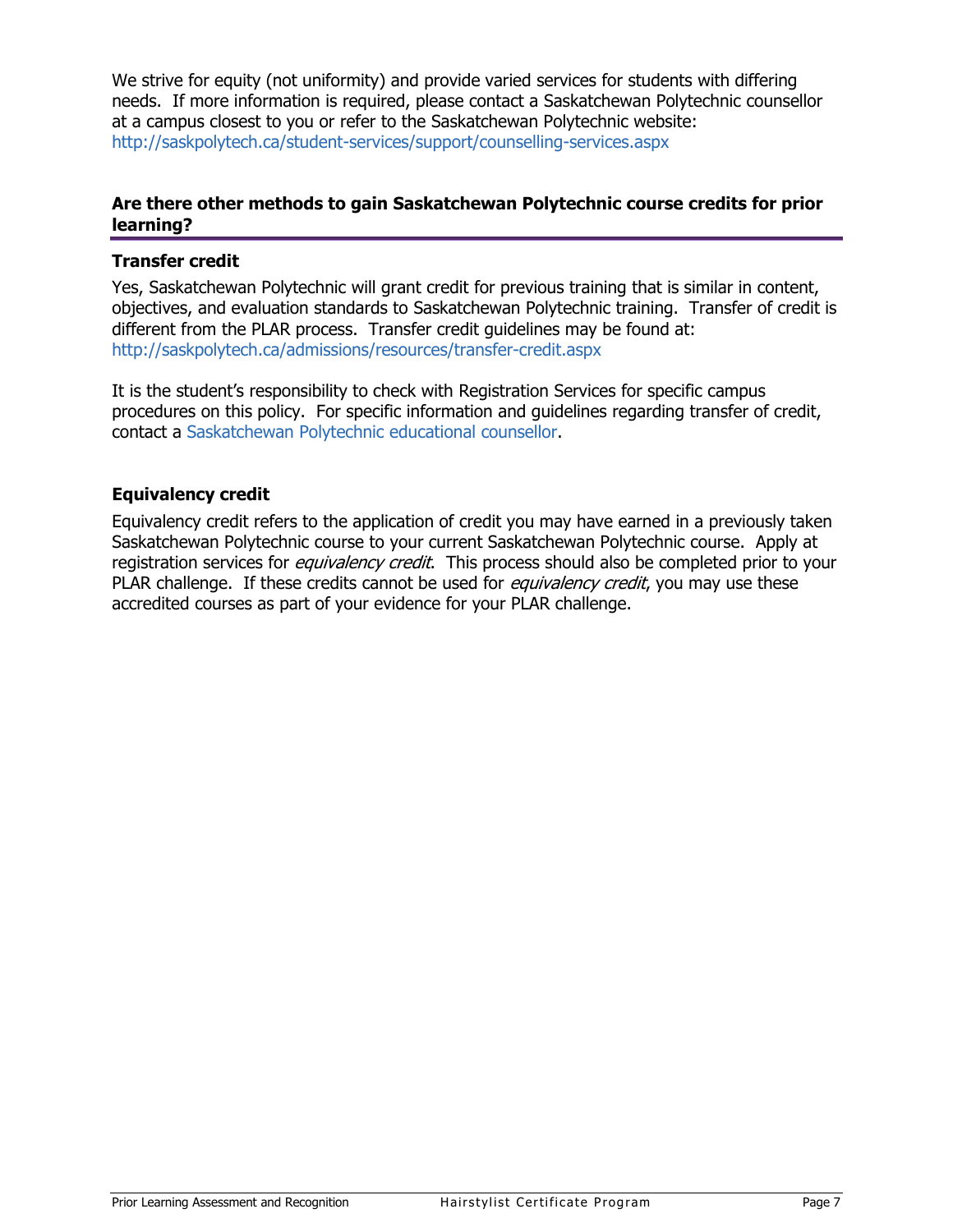# <span id="page-7-0"></span>**Contact us**

If more information is required, please contact a designated PLAR counsellor at a campus closest to you.

Saskatchewan Polytechnic in Moose Jaw Counselling Services, Room 2.203 306-691-8311 or 306-691-8310 [pallisercounselling@saskpolytech.ca](mailto:%20pallisercounselling@saskpolytech.ca)

Saskatchewan Polytechnic in Prince Albert Counselling Services, Room F203 (Technical Centre) 306-765-1611 [woodlandcounselling@saskpolytech.ca](mailto:%20woodlandcounselling@saskpolytech.ca)

Saskatchewan Polytechnic in Regina Counselling Services, Room 228 306-775-7436 [wascanacounselling@saskpolytech.ca](mailto:%20%20wascanacounselling@saskpolytech.ca)

Saskatchewan Polytechnic in Saskatoon Counselling Services, Room 114 306-659-4050 [kelseycounselling@saskpolytech.ca](mailto:%20kelseycounselling@saskpolytech.ca)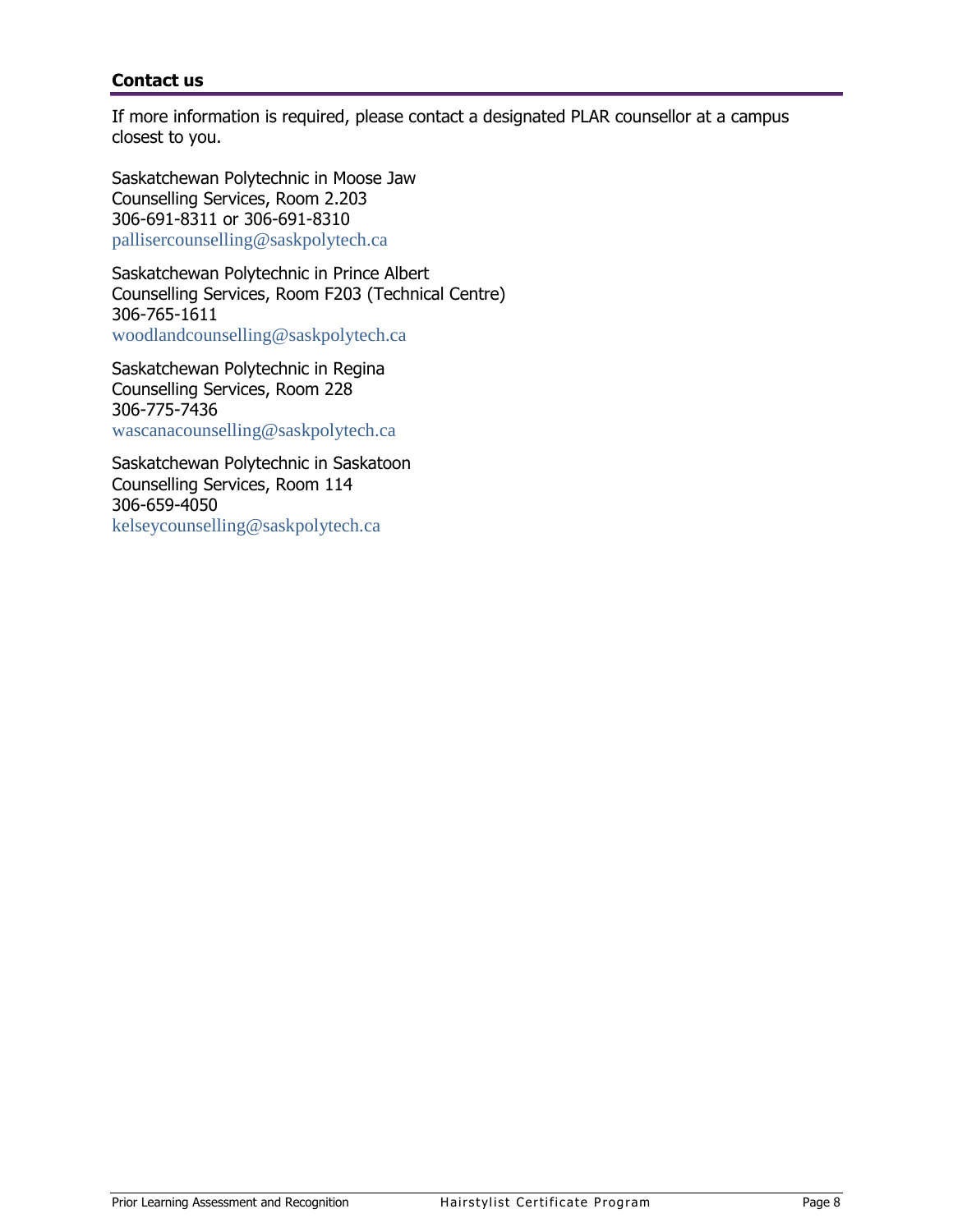<span id="page-8-2"></span><span id="page-8-1"></span><span id="page-8-0"></span>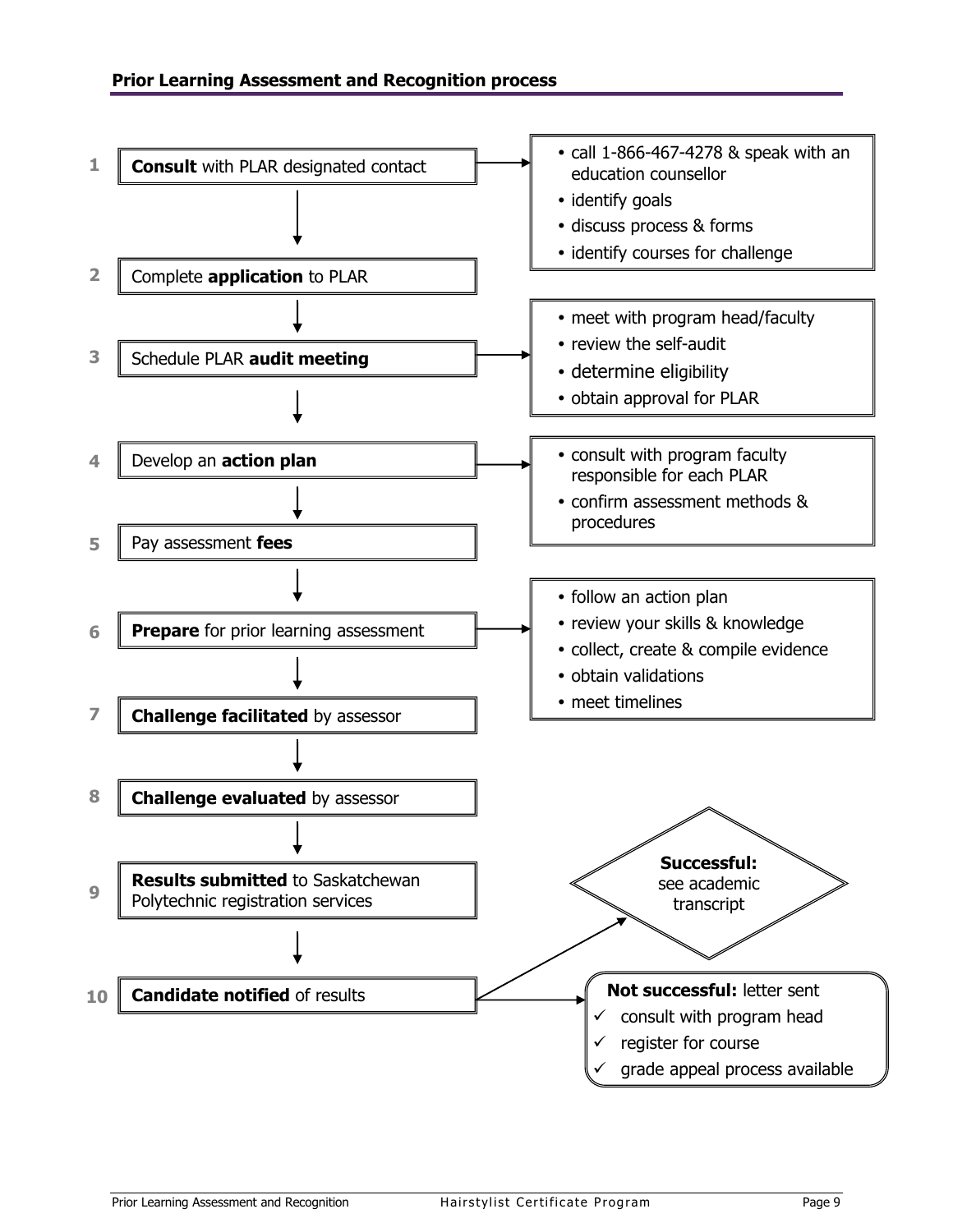# <span id="page-9-0"></span>**Guiding principles for developing a PLAR evidence file**

- 1. As you begin the PLAR process you will be advised if any evidence is required. This will be identified in your [action plan.](#page-8-1) Check with the PLAR designated contact **before** you begin to gather evidence.
- 2. Evidence must be valid and relevant. Your evidence must match the learning outcomes identified for each course.
	- It is your responsibility to create, collect and compile relevant evidence if required.
- 3. Learning must be current within the last 5 years.
- 4. The evidence should demonstrate the skills and knowledge from your experiences.
- 5. The learning must have both a theoretical and practical component.

# <span id="page-9-1"></span>**Types of evidence**

There are three types of evidence used to support your PLAR request:

- 1. Direct evidence what you can demonstrate for yourself.
- 2. Indirect evidence what others say or observe about you.
- 3. Self-evidence what you say about your knowledge and experience.

Ensure that you provide full evidence to your PLAR faculty assessor so that your prior learning application is assessed appropriately. Well organized, easy to track evidence will also ensure that none of the evidence is missed or assessed incorrectly.

Here are some examples of evidence that you may be requested to submit as part of your evidence file (if required):

- **transcript of marks**
- certificates
- documented hours verified by school principle or program head (the documents must be on school letterhead)

All documents that are submitted to Saskatchewan Polytechnic may be returned to the student after the final results have been given and the grade appeal deadline of seven days has passed. A copy of transcripts and certificates may be included in your evidence file, but be prepared to show original documents at the PLAR audit meeting for validation.

## <span id="page-9-2"></span>**How long will it take to prepare evidence for PLAR?**

Since the requirements are different for each course, and each candidate has different experiences, the amount of time it takes to prepare your evidence will vary.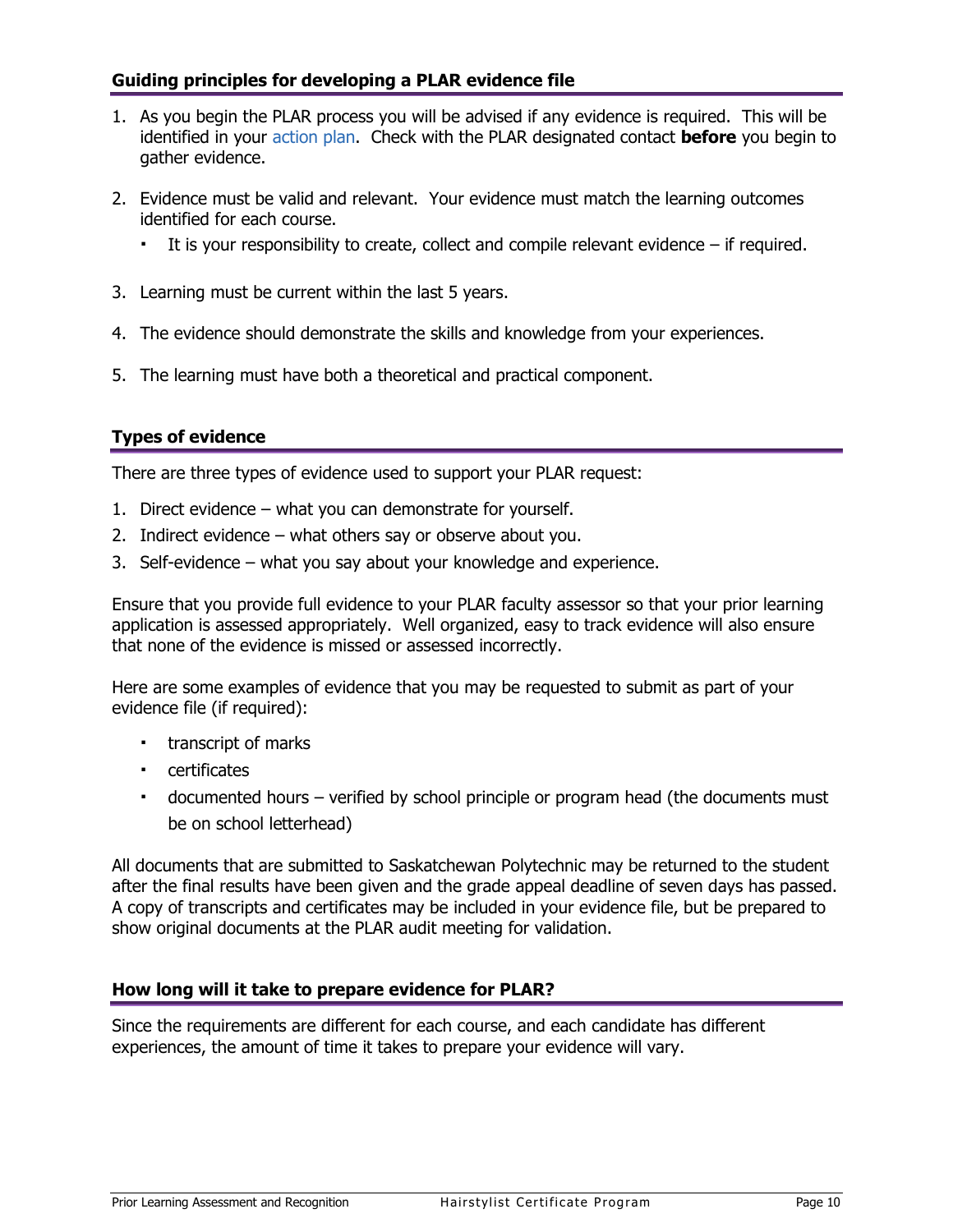1. Read through the levels of competence as listed below.

<span id="page-10-0"></span>

| <b>Mastery:</b>    | I am able to demonstrate the learning outcome well enough to<br>teach it to someone else. |  |  |  |  |  |
|--------------------|-------------------------------------------------------------------------------------------|--|--|--|--|--|
| Competent:         | I can work independently to apply the learning outcome.                                   |  |  |  |  |  |
| <b>Functional:</b> | I need some assistance in using the outcome.                                              |  |  |  |  |  |
| Learning:          | I am developing skills and knowledge for this area.                                       |  |  |  |  |  |
| None:              | I have no experience with the outcome.                                                    |  |  |  |  |  |
|                    | <b>Learning outcomes</b>                                                                  |  |  |  |  |  |

For each learning outcome listed, please self-evaluate your competency levels and record in the appropriate column for each self-audit.

- 2. Take a few minutes and read through the following self-audit for each course you are interested in as a PLAR candidate.
- 3. Check your level of competence as you read through each of the learning outcomes for each course. The information will help you in your decision to continue with your PLAR application.
- 4. In order to be successful in a PLAR assessment, your abilities must be at the competent or mastery level for the majority of the learning outcomes. Some things to consider when determining your level of competence are:
	- How do I currently use this outcome?
	- What previous training have I had in this outcome: workshops, courses, on-the-job?
	- What personal development or volunteer experience do I have in this area?

Be prepared to explain the reason you chose this level if asked by an assessor.

5. Bring the completed self-audit to a consultation meeting with the program head or faculty member in step  $3$  – [PLAR process](#page-8-2) of the candidate process for prior learning assessment.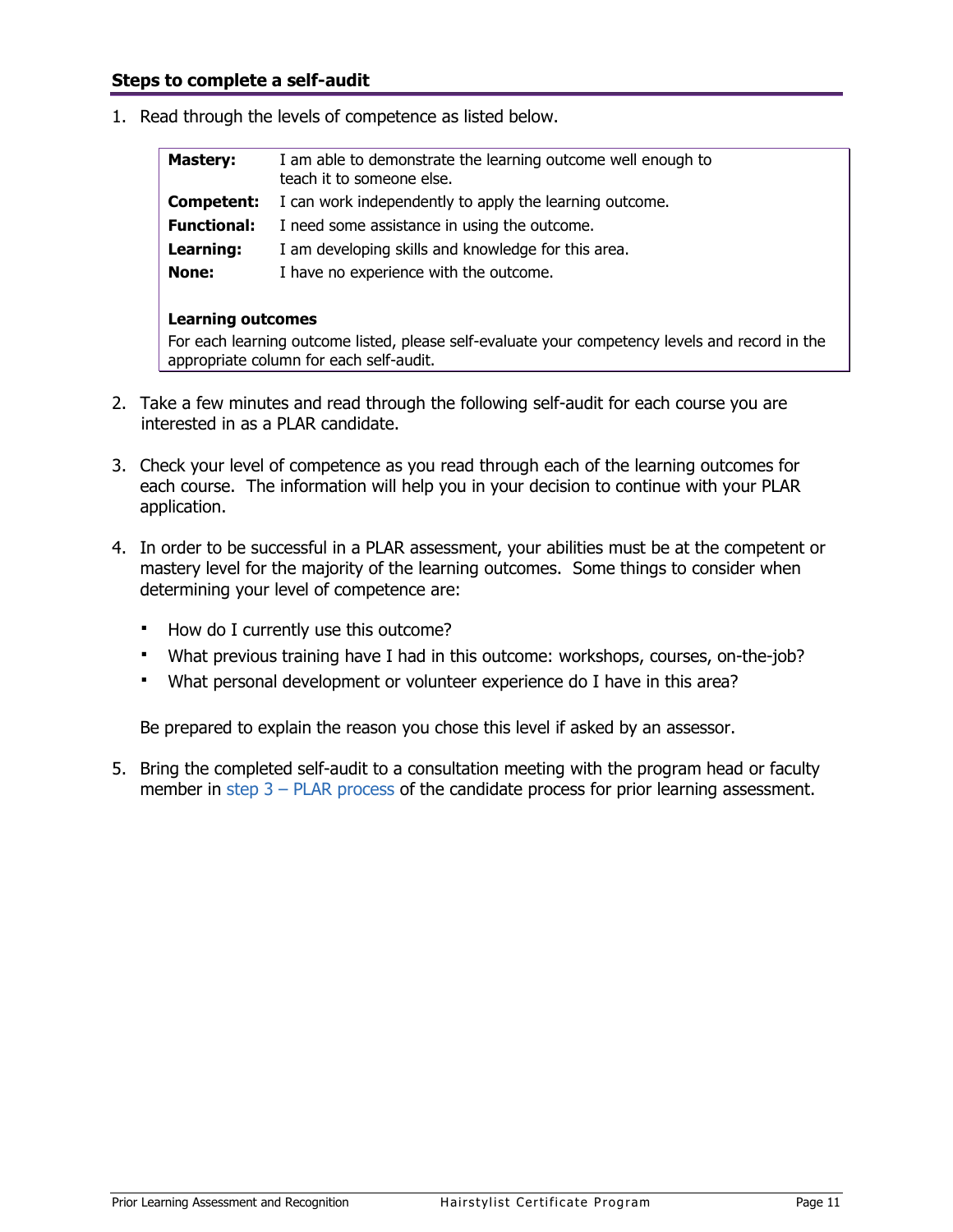# <span id="page-11-2"></span><span id="page-11-1"></span><span id="page-11-0"></span>**SANT 105 – Sanitation, Safety and Hygiene**

Your studies will focus on safety as it relates to salon and personal health and sanitation. This course provides instruction in the study of bacteriology. You will also study relevant safety concerns such as fire safety and health risks and diseases.

|                             | SANT 105 - Sanitation, Safety and Hygiene                            |         |        |        |      |   |
|-----------------------------|----------------------------------------------------------------------|---------|--------|--------|------|---|
| <b>Mastery:</b>             | I am able to demonstrate it well enough to teach it to someone else. |         |        |        |      |   |
| Competent:                  | I can work independently to apply the outcome.                       |         | ä      | ēq     |      |   |
| <b>Functional:</b>          | I need some assistance in using the outcome.                         |         |        |        | ping |   |
| Learning:                   | I am developing skills and knowledge for this area.                  | Mastery | Compet | unctio | ក្លិ |   |
| None:                       | I have no experience with the outcome.                               |         |        |        |      | ō |
|                             | Apply sanitation and safety procedures.                              |         |        |        |      |   |
| 2.                          | Meet hygiene and grooming standards.                                 |         |        |        |      |   |
| Practice fire safety.<br>3. |                                                                      |         |        |        |      |   |

## **PLAR assessment methods**

If you qualify for PLAR, you may be asked to demonstrate your learning in one or more of the following ways. Be prepared to discuss the expectations during a consultation meeting.

## **1. Evidence file**

Transcript and hours of credit (learning outcomes 1, 2, and 3)

## **AND**

## **2. Interview**

Learning outcomes 1, 2, and 3

# **AND/OR**

# **3. Demonstration**

Learning outcomes 1 and 2

# **4. Knowledge based test**

Learning outcome 3

Note: A demonstration may be required for learning outcomes 1 and 2, depending on the information submitted in the evidence file.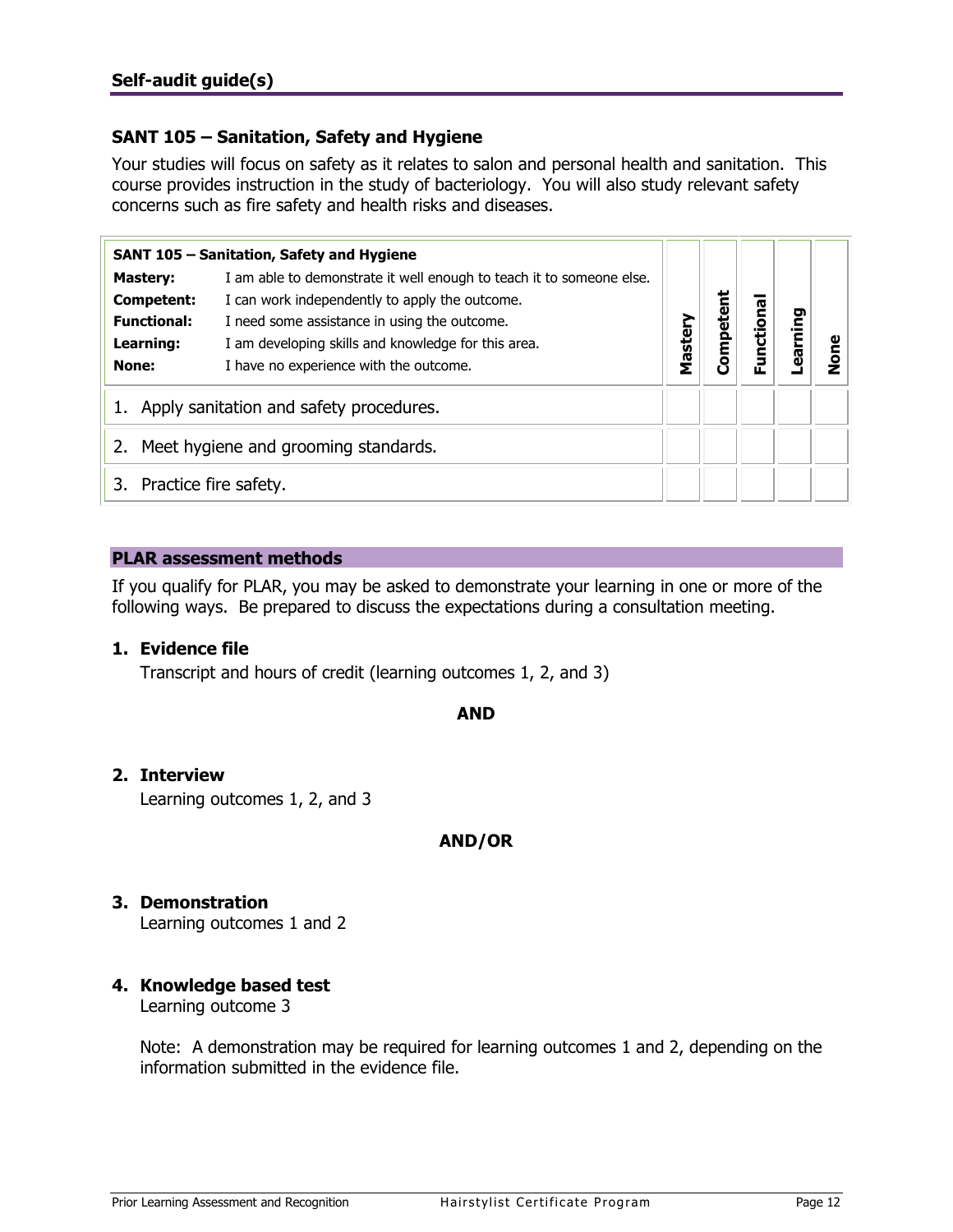# <span id="page-12-1"></span><span id="page-12-0"></span>**COSM 100 – Reception and Retail**

Your studies will focus on telephone skills, processing payments, maintaining records and opening and closing reception duties. You will practice your reception skills in the salon along with selling products and service merchandising retail products and managing a salon.

|                                                  | COSM 100 - Reception and Retail                                      |         |           |            |          |      |
|--------------------------------------------------|----------------------------------------------------------------------|---------|-----------|------------|----------|------|
| <b>Mastery:</b>                                  | I am able to demonstrate it well enough to teach it to someone else. |         |           |            |          |      |
| <b>Competent:</b>                                | I can work independently to apply the outcome.                       |         | Competent | Functional |          |      |
| <b>Functional:</b>                               | I need some assistance in using the outcome.                         | Mastery |           |            | earning- |      |
| Learning:                                        | I am developing skills and knowledge for this area.                  |         |           |            |          | None |
| None:                                            | I have no experience with the outcome.                               |         |           |            |          |      |
|                                                  | 1. Make appointments over the telephone.                             |         |           |            |          |      |
| 2. Perform opening and closing reception duties. |                                                                      |         |           |            |          |      |
| Process payments.<br>3.                          |                                                                      |         |           |            |          |      |
| Maintain records.<br>4.                          |                                                                      |         |           |            |          |      |
| 5.                                               | Sell retail products and services.                                   |         |           |            |          |      |
|                                                  | 6. Merchandise retail products and services.                         |         |           |            |          |      |
| Manage a salon.<br>7.                            |                                                                      |         |           |            |          |      |

## **PLAR assessment methods**

If you qualify for PLAR, you may be asked to demonstrate your learning in one or more of the following ways. Be prepared to discuss the expectations during a consultation meeting.

## **1. Evidence file**

Transcript and hours of credit

# **AND/OR**

# **2. Interview**

# **3. Demonstration**

Learning outcomes 1, to, 7

Note: A demonstration may be required for learning outcomes 1 to 7, depending on the information submitted in the evidence file.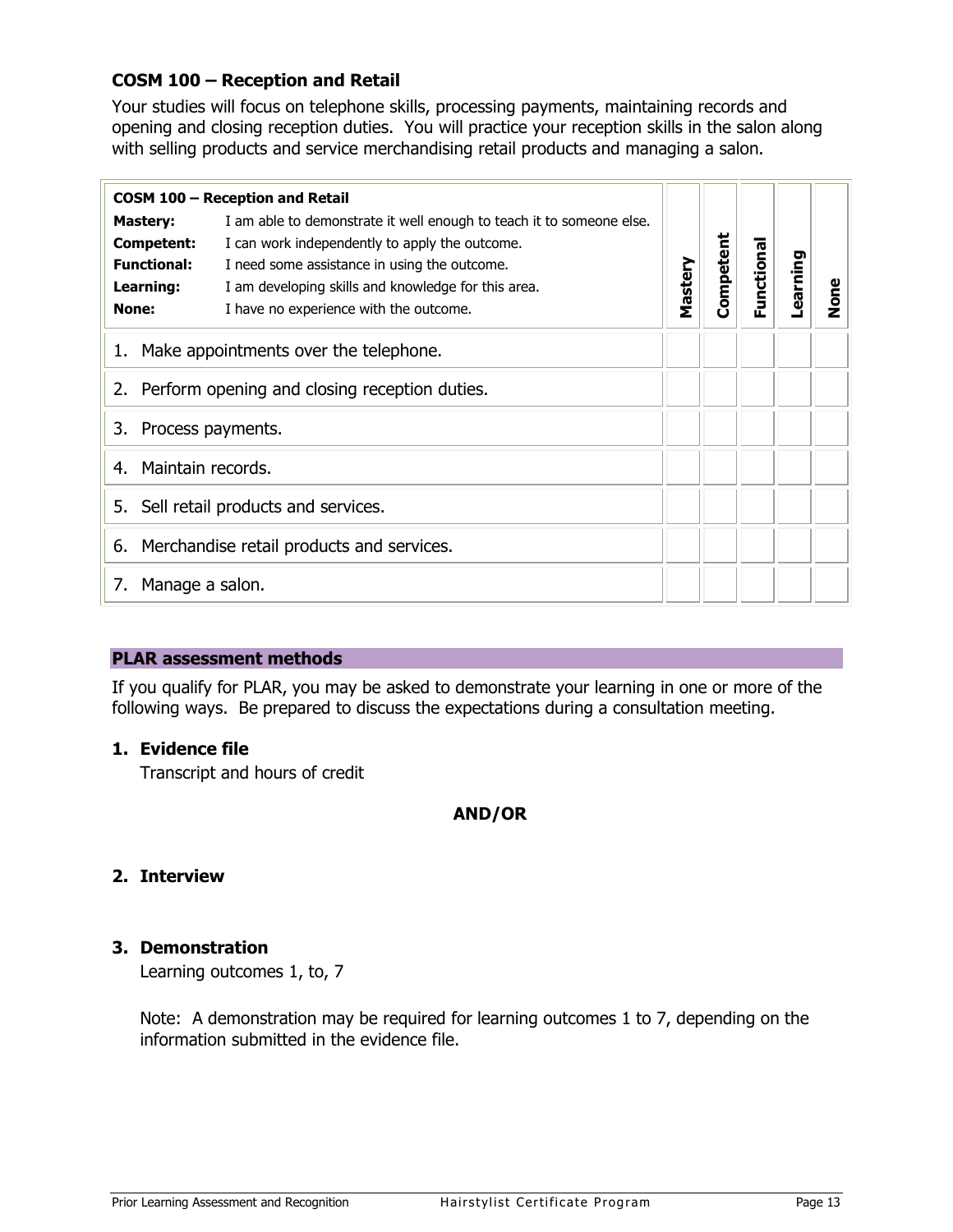# <span id="page-13-1"></span><span id="page-13-0"></span>**PSYC 100 – Salon Psychology**

You will study various personality theories of psychologists. The course focuses on the practical salon application of these theories to salon situations.

|                                                                                         | PSYC 100 - Salon Psychology                                                                     |         |           |          |         |        |
|-----------------------------------------------------------------------------------------|-------------------------------------------------------------------------------------------------|---------|-----------|----------|---------|--------|
| <b>Mastery:</b>                                                                         | I am able to demonstrate it well enough to teach it to someone else.                            |         |           |          |         |        |
| Competent:                                                                              | I can work independently to apply the outcome.                                                  |         |           |          |         |        |
| <b>Functional:</b>                                                                      | I need some assistance in using the outcome.                                                    |         | Competent | unctiona | earning |        |
| Learning:                                                                               | I am developing skills and knowledge for this area.                                             | Mastery |           |          |         |        |
| None:                                                                                   | I have no experience with the outcome.                                                          |         |           | ட்       |         | č<br>2 |
| 1. Describe the personality theories of Freud, Jung, Adler, and Maslov<br>in the salon. |                                                                                                 |         |           |          |         |        |
|                                                                                         | 2. Describe the personality theories of May, Maltz, Skinner, Ellis and<br>Losoncy in the salon. |         |           |          |         |        |
|                                                                                         | 3. Apply salon psychology to deal with various client personalities.                            |         |           |          |         |        |
| 4.<br>problems.                                                                         | Develop a professional approach to dealing with customer                                        |         |           |          |         |        |
|                                                                                         | 5. Show concern for customer's concerns.                                                        |         |           |          |         |        |

## **PLAR assessment methods**

If you qualify for PLAR, you may be asked to demonstrate your learning in one or more of the following ways. Be prepared to discuss the expectations during a consultation meeting.

## **1. Knowledge test**

Learning outcomes 1 and 2

## **2. Evidence file**

Transcript and hours of credit (learning outcomes 3, 4, and 5)

# **3. Interview**

## **4. Demonstration**

A demonstration may be required for learning outcomes 3, 4, and 5, depending on the information submitted in the evidence file.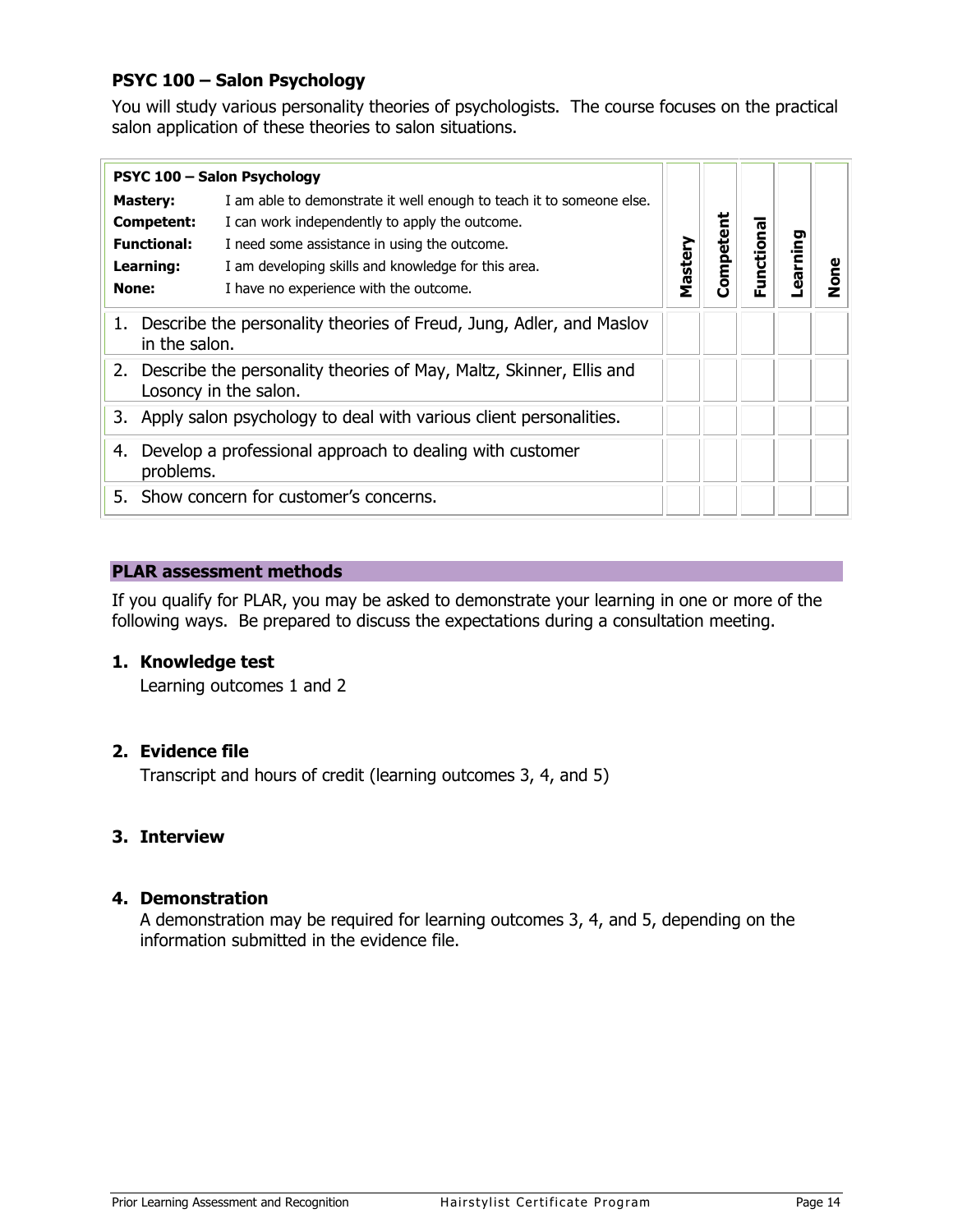# <span id="page-14-1"></span><span id="page-14-0"></span>**SCI 107 – Beauty Culture Sciences**

You will explore sciences as they relate to the beauty profession. The course content includes chemistry, physics, anatomy and physiology, trichology, nutrition and metric conversation.

|                                                          | <b>SCI 107 - Beauty Culture Sciences</b>                             |         |       |           |         |      |
|----------------------------------------------------------|----------------------------------------------------------------------|---------|-------|-----------|---------|------|
| <b>Mastery:</b>                                          | I am able to demonstrate it well enough to teach it to someone else. |         |       |           |         |      |
| Competent:                                               | I can work independently to apply the outcome.                       |         | etent |           |         |      |
| <b>Functional:</b>                                       | I need some assistance in using the outcome.                         |         |       |           |         |      |
| Learning:                                                | I am developing skills and knowledge for this area.                  | Mastery | Comp  | unctional | earning | lone |
| None:                                                    | I have no experience with the outcome.                               |         |       | ட்        |         |      |
| 1.                                                       | Describe how chemistry is applied in beauty culture.                 |         |       |           |         |      |
| Describe how physics is applied in beauty culture.<br>2. |                                                                      |         |       |           |         |      |
| Describe how anatomy is applied in beauty culture.<br>3. |                                                                      |         |       |           |         |      |
| 4.                                                       | Describe how nutrition is applied in beauty culture.                 |         |       |           |         |      |
| 5.                                                       | Describe how trichology is applied in beauty culture.                |         |       |           |         |      |
|                                                          | 6. Use the metric system as applied in beauty culture.               |         |       |           |         |      |

## **PLAR assessment methods**

If you qualify for PLAR, you may be asked to demonstrate your learning in one or more of the following ways. Be prepared to discuss the expectations during a consultation meeting.

# **1. Evidence file**

Transcript and hours of credit (learning outcomes 1 to 6)

# **AND/OR**

## **2. Interview**

Interview to discuss the evidence file

# **3. Knowledge test**

Learning outcomes 1 to 6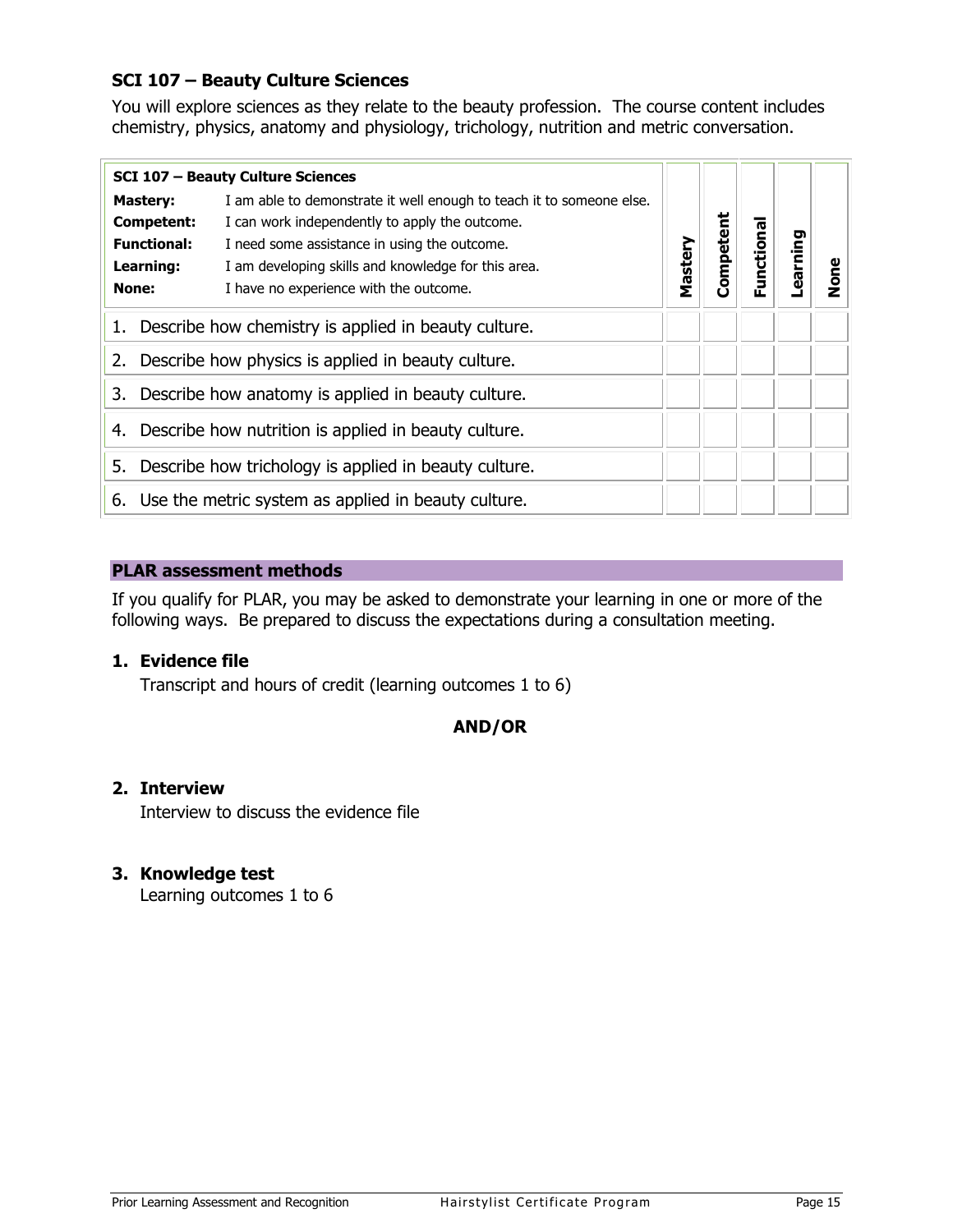# <span id="page-15-1"></span><span id="page-15-0"></span>**COSM 208 – Skin Care and Makeup Techniques**

You will focus on a variety of methods and procedures that relate to preserving, maintaining and enhancing the skin. You will practice techniques in skin analysis, eyebrow arching, plain and specialized facials, waxing, ear piercing and brow and lash tinting. Lab experience will provide you with skill in a variety of makeup techniques that range from daytime to specialized. You will study skin diseases and disorders to assist you in selecting the most beneficial skin care products to suite the skin condition.

|                                                | <b>COSM 208 - Skin Care and Makeup Techniques</b>                    |         |           |           |          |      |
|------------------------------------------------|----------------------------------------------------------------------|---------|-----------|-----------|----------|------|
| <b>Mastery:</b>                                | I am able to demonstrate it well enough to teach it to someone else. |         |           |           |          |      |
| Competent:                                     | I can work independently to apply the outcome.                       |         | Competent |           |          |      |
| <b>Functional:</b>                             | I need some assistance in using the outcome.                         |         |           | unctional | Learning |      |
| Learning:                                      | I am developing skills and knowledge for this area.                  | Mastery |           |           |          | None |
| <b>None:</b>                                   | I have no experience with the outcome.                               |         |           | 正         |          |      |
| 1.                                             | Describe how the skin is affected by nutrition, aging and disorders. |         |           |           |          |      |
| 2. Analyze the skin for flaws and remediation. |                                                                      |         |           |           |          |      |
| Apply facial treatments.<br>3.                 |                                                                      |         |           |           |          |      |
| Describe makeup techniques.<br>4.              |                                                                      |         |           |           |          |      |
| 5.                                             | Apply makeup.                                                        |         |           |           |          |      |
| 6.<br>arching.                                 | Enhance eyes with lash and brow tinting and brow waxing and / or     |         |           |           |          |      |
| 7.                                             | Pierce ear.                                                          |         |           |           |          |      |

## **PLAR assessment methods**

If you qualify for PLAR, you may be asked to demonstrate your learning in one or more of the following ways. Be prepared to discuss the expectations during a consultation meeting.

## **1. Evidence file**

Transcript and hours of credit

## **AND/OR**

#### **2. Demonstration**

Learning outcomes 2 to 7

Note: A demonstration may be required for learning outcomes 2 to 7 depending on the information submitted in the evidence file

## **AND/OR**

## **3. Knowledge based test**

Learning outcomes 1 and 4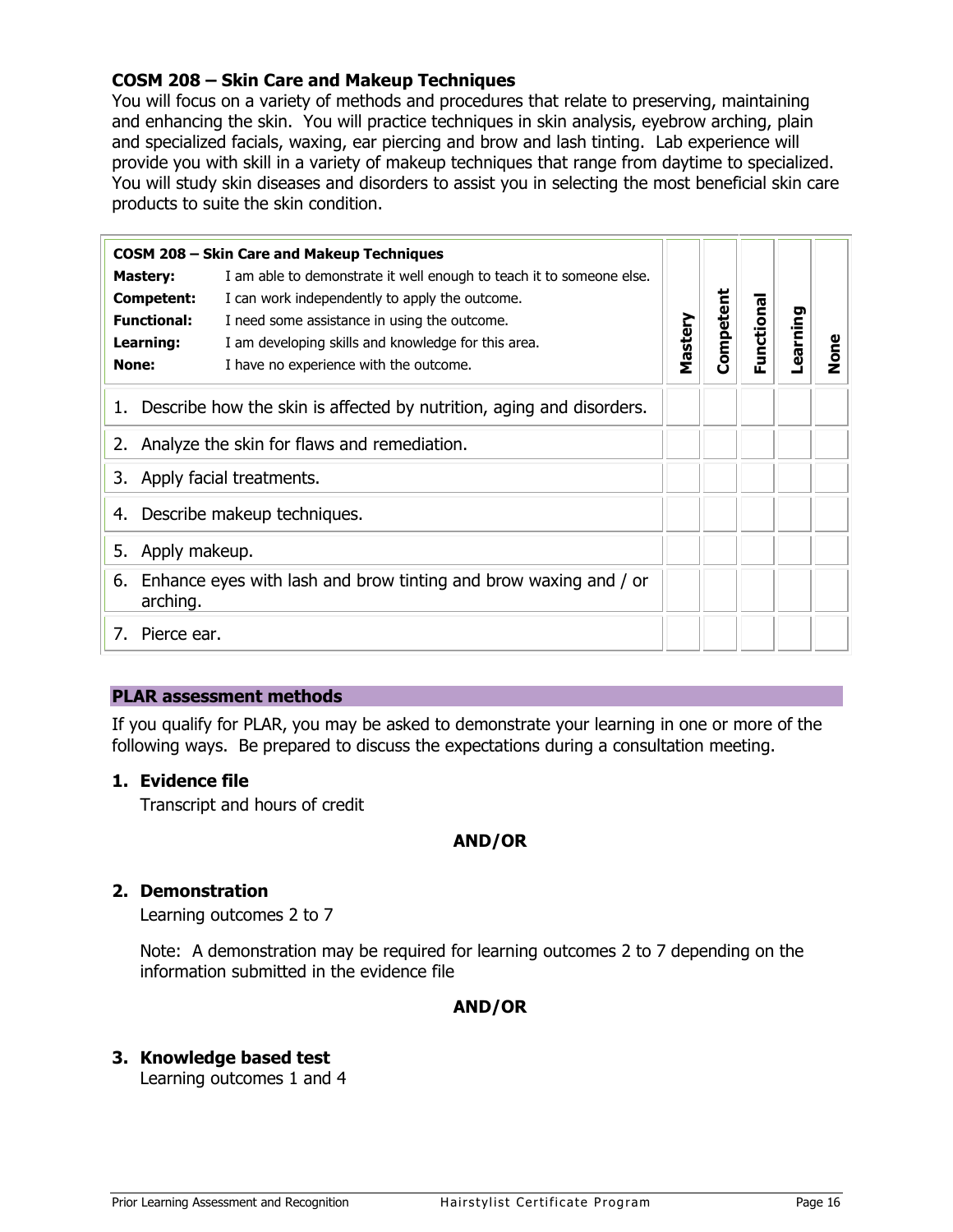# <span id="page-16-1"></span><span id="page-16-0"></span>**COSM 102 – Manicuring & Pedicuring**

You will develop an understanding of the anatomy of hands and feet. Your studies will help you acquire an understanding of hand and nail care, diseases and disorders. You will practice giving manicures and pedicures.

|                                                         | <b>COSM 102 - Manicuring &amp; Pedicuring</b>                        |         |           |           |         |             |
|---------------------------------------------------------|----------------------------------------------------------------------|---------|-----------|-----------|---------|-------------|
| <b>Mastery:</b>                                         | I am able to demonstrate it well enough to teach it to someone else. |         |           |           |         |             |
| Competent:                                              | I can work independently to apply the outcome.                       |         |           |           |         |             |
| <b>Functional:</b>                                      | I need some assistance in using the outcome.                         |         |           |           |         |             |
| Learning:                                               | I am developing skills and knowledge for this area.                  | Mastery | Competent | Functiona | earning | <b>e</b> no |
| None:                                                   | I have no experience with the outcome.                               |         |           |           |         |             |
| 1. Describe the anatomy of the hand, arm, foot and leg. |                                                                      |         |           |           |         |             |
|                                                         | 2. Describe the structure and shapes of the nail.                    |         |           |           |         |             |
| 3.                                                      | Describe nail diseases and disorders.                                |         |           |           |         |             |
| 4.                                                      | Describe manicuring and pedicuring.                                  |         |           |           |         |             |
| 5.                                                      | Perform a manicure.                                                  |         |           |           |         |             |
| 6.                                                      | Apply a pedicure treatment with foot massage.                        |         |           |           |         |             |

## **PLAR assessment methods**

If you qualify for PLAR, you may be asked to demonstrate your learning in one or more of the following ways. Be prepared to discuss the expectations during a consultation meeting.

## **1. Knowledge test**

Learning outcomes 1 to 4

## **AND/OR**

## **2. Evidence file**

Transcript and hours (learning outcomes 1 to 6)

**AND**

## **3. Interview**

## **4. Demonstration**

Learning outcomes 5 and 6

Note: A demonstration may be required for learning outcomes 5 and 6, depending on the information submitted as evidence.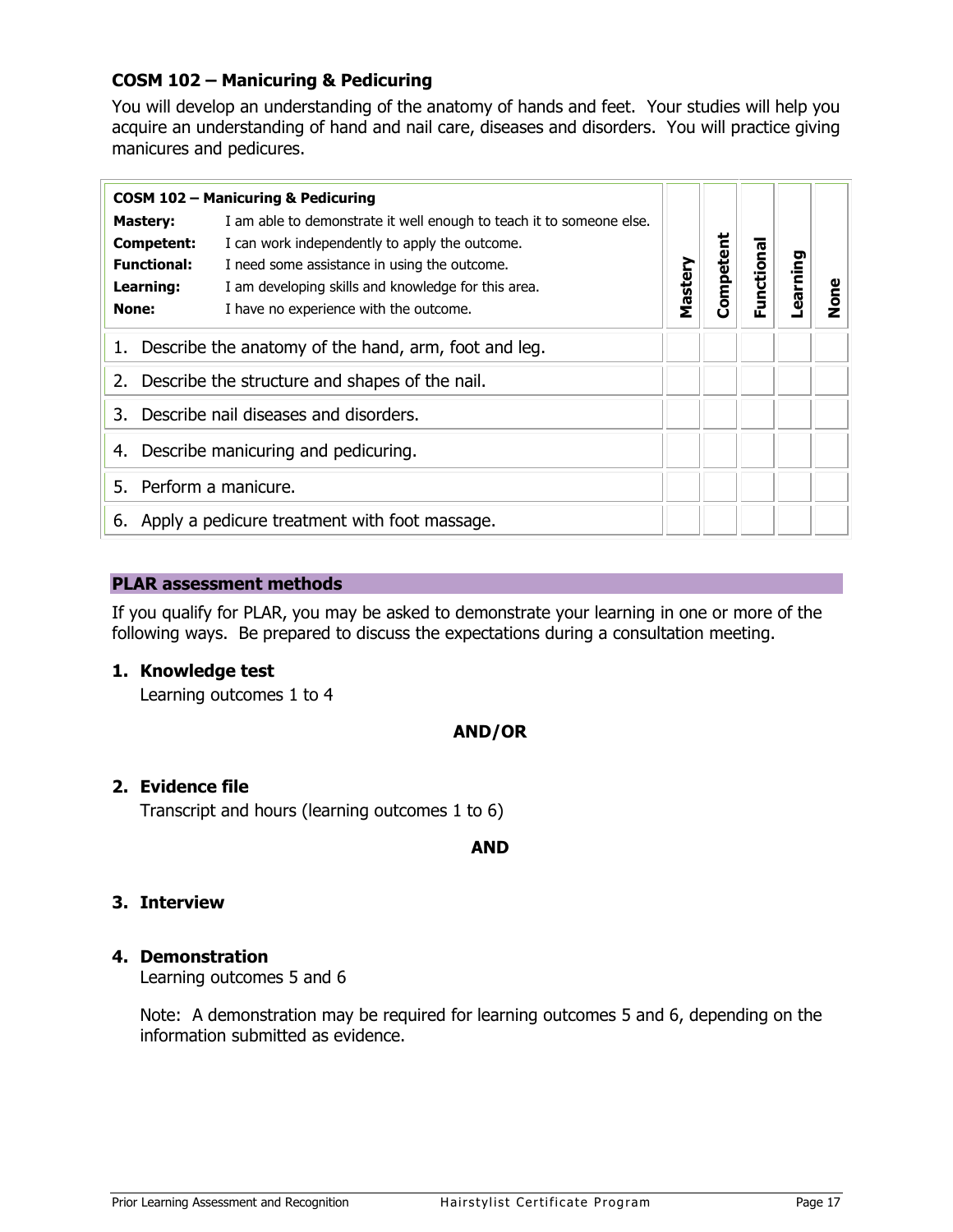# <span id="page-17-1"></span><span id="page-17-0"></span>**BUS 100 – Salon & Spa Operations**

You will develop an appreciation for the effort that goes into starting your own business. Your studies will develop your awareness of legal and labour regulations, protection required, financing, salon design and maintaining shop inventory and equipment.

|                                                                                  | <b>BUS 100 - Salon &amp; Spa Operations</b>                                                                                                                                                                                                                             |         |           |            |          |      |
|----------------------------------------------------------------------------------|-------------------------------------------------------------------------------------------------------------------------------------------------------------------------------------------------------------------------------------------------------------------------|---------|-----------|------------|----------|------|
| <b>Mastery:</b><br><b>Competent:</b><br><b>Functional:</b><br>Learning:<br>None: | I am able to demonstrate it well enough to teach it to someone else.<br>I can work independently to apply the outcome.<br>I need some assistance in using the outcome.<br>I am developing skills and knowledge for this area.<br>I have no experience with the outcome. | Mastery | Competent | Functional | Learning | None |
|                                                                                  | 1. Describe careers available in the beauty culture professional.                                                                                                                                                                                                       |         |           |            |          |      |
|                                                                                  | 2. Apply job search techniques.                                                                                                                                                                                                                                         |         |           |            |          |      |
| 3.<br>employers.                                                                 | Describe the rights and responsibilities of employees and                                                                                                                                                                                                               |         |           |            |          |      |
| Describe types and locations of salons.<br>4.                                    |                                                                                                                                                                                                                                                                         |         |           |            |          |      |
| 5.<br>salon.                                                                     | Describe types of legal agreements governing the operation of a                                                                                                                                                                                                         |         |           |            |          |      |
|                                                                                  | 6. Describe methods of financing a new salon.                                                                                                                                                                                                                           |         |           |            |          |      |
| 7.                                                                               | Describe methods of designing and decorating a salon.                                                                                                                                                                                                                   |         |           |            |          |      |
|                                                                                  | 8. Describe methods of maintaining shop inventory and equipment.                                                                                                                                                                                                        |         |           |            |          |      |
| 9.                                                                               | Identify salon operating costs.                                                                                                                                                                                                                                         |         |           |            |          |      |
|                                                                                  | 10. Describe basic record keeping procedures for a salon.                                                                                                                                                                                                               |         |           |            |          |      |
|                                                                                  | 11. Describe methods of promoting a salon's product and services.                                                                                                                                                                                                       |         |           |            |          |      |
|                                                                                  | 12. Describe the operations of a day spa.                                                                                                                                                                                                                               |         |           |            |          |      |

## **PLAR assessment methods**

If you qualify for PLAR, you may be asked to demonstrate your learning in one or more of the following ways. Be prepared to discuss the expectations during a consultation meeting.

# **1. Evidence file**

Transcription and hours (learning outcomes 1 to 6)

## **AND**

# **2. Interview**

## **3. Knowledge test**

A knowledge test may be required, depending on the information submitted in the evidence file.